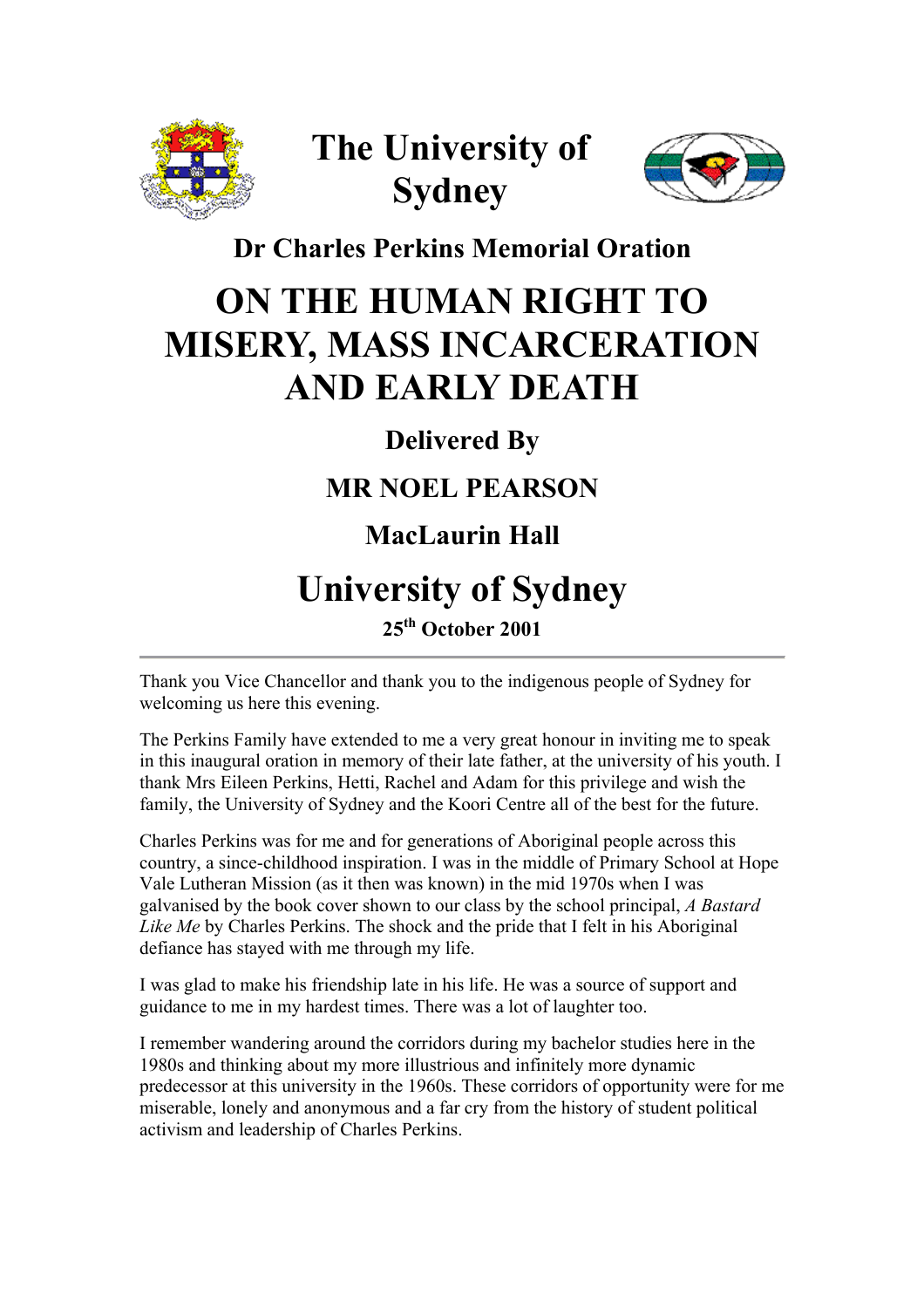Of the contribution that Charles Perkins made to Australian society and history in the late twentieth century, I take his political fearlessness most to heart. It is his example of fearlessness that I aspire to follow tonight, because I believe that Australian policies concerning the life expectancy of Aboriginal people are grievously wrong. The life expectancy deficit of Aboriginal Australians as compared to the wider community - which is currently more than two decades - will not decrease with our current policies, and is likely to increase. Neither of the political parties contending for office at the forthcoming election have made the changes in thinking that are necessary for Aboriginal people to turn around our social disaster. Both contenders continue to be half right in the policies that they are prepared to advocate. To simplify the policy contrast: the Australian Labor Party will be strong and correct in their policies in favour of the rights of Aboriginal people - particularly land rights and native title - and they will be weak and wrong in relation to the breakdown of responsibility in Aboriginal society occasioned by passive welfare dependency, substance abuse and our resulting criminal justice predicaments. The Coalition will better understand the problems of responsibility but will be antipathetic and wrong in relation to the rights of Aboriginal people: they advocate further diminution of the native title property rights of Aboriginal Australians.

I marvel that neither side of this indulgent political divide in Australian politics can see that what is needed is for the rights favoured by the ALP to be added to the responsibilities that are understood by the Coalition. But the major parties will insist on their indulgences despite the fact that the cost of their policy and political failure will be disproportionately borne by the black vulnerable: the children, the women and the elderly.

In my critique of prevalent Aboriginal policies over the past 30 years, I of course do not discredit or disavow the great achievements that have been made in the area of Aboriginal rights and recognition in this period. There have been great many achievements, not the least in the fight against formal discrimination - a fight towards which Charles Perkins made a decisive contribution. So let me not be misunderstood: the struggle for these rights was heroic and correct and their achievements were great advances for Aboriginal people and for the nation.

The question that we have to confront is this: why has a social breakdown accompanied this advancement in the formal rights of our people, not the least the restoration of our homelands to our people? Aboriginal families and communities now often live on their homelands, in very much flasher housing and infrastructure than decades ago - but with a much diminished quality of life, such that commentators familiar with these remote communities increasingly call them `outback ghettoes'. Indeed this social breakdown afflicts with equal vehemence those Aboriginal peoples who have never been dispossessed of their lands and who retain their classical traditions, cultures and languages.

Let me pose the question in the broader context of the past 30 years and ask why during the period of indigenous policy enlightenment and recognition and despite billions of dollars and much improved housing and infrastructure and government services, there has been a corresponding social deterioration. What is the explanation for this paradoxical result?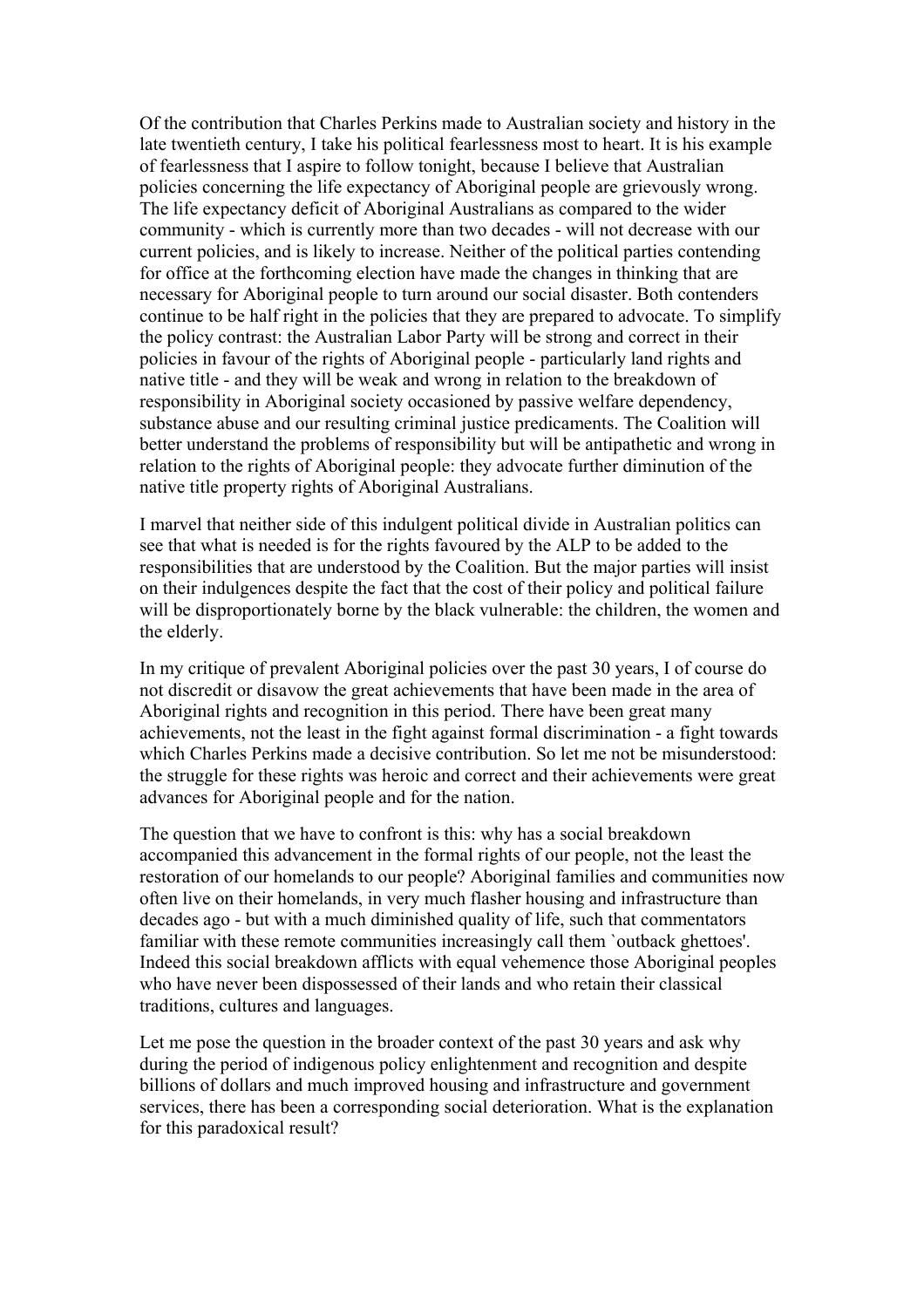Maybe we should confront the possibility that the policy analysis and recommendations that have informed the past 30 years of deterioration may have been wrong. Our refusal to confront this possibility is a testament to the degree to which we will insist on our ideological indulgences ahead of diminishing social suffering.

Let me now set out my own explanation of this strangeness in our national Aboriginal policies. It is an explanation that I have been articulating and thinking about over recent years and they focus on our economic condition - namely, our circumstance of overwhelming dependency on passive welfare. I am in fact greatly indebted to the late Charles Perkins for my ruminations about our economic situation: he understood and articulated the problems for our people caused by our lack of a real economic base, very many years earlier. Passive welfare was a scourge which he urged our people to move beyond - and he was completely forthright with our people in relation to this, He was, patently, correct. I have also been reflecting on the insights of the late Mervyn Gibson from my hometown who first spoke to me about how grog had insinuated itself into our Aboriginal culture, and I have been assisted in my understanding by the analyses of substance abuse epidemics by the late Swedish Professor, Nils Bejerot.

Why are my people disintegrating, and why are we unable to do anything about it? I will go straight to the core of the matter and talk about addiction and substance abuse.

Our worst mistake is that we have not understood the nature of substance abuse. I maintain a fundamental objection to the prevailing analysis of substance abuse amongst our people. The prevailing analysis is that substance abuse and addiction is a *symptom* of underlying social and personal problems. According to the symptom theory we must help people deal with the reasons that have seen them become addicted to various substances. According to this theory we must address the "underlying issues" if we are to abolish substance abuse. The severe substance abuse in Aboriginal communities is said to have been caused by immense ingrained trauma, trans-generational grief, racism, dispossession, unemployment, poverty and so on.

But the symptom theory of substance abuse is wrong. Addiction is a condition in its own right, not a symptom. Substance abuse is a psychosocially contagious epidemic and not a simple indicator or function of the level of social and personal problems in a community. Five factors are needed for an outbreak of substance abuse: (i) the substance being available (ii) spare time (iii) money (iv) the example of others in the immediate environment and (v) a permissive social ideology. If these five factors are present, substance abuse can spread rapidly among very successful people as well as marginalised people.

Of course substance abuse originally got a foothold in our communities because many people were bruised by history and likely to break social norms. The grog and drug epidemics could break out because personal background and underlying factors made people *susceptible* to trying addictive substances. But when a young person (or an older non-addict) is recruited to the grog and drug coteries today the decisive factor is the existence of these epidemics themselves, not his or her personal background. And for those who did begin using an addictive substance as an escape from a shattered life and from our history, treating those original causes will do little (if indeed you can do anything about those original causes). The addiction is *in itself* a much stronger force than any variation in the circumstances of the addict.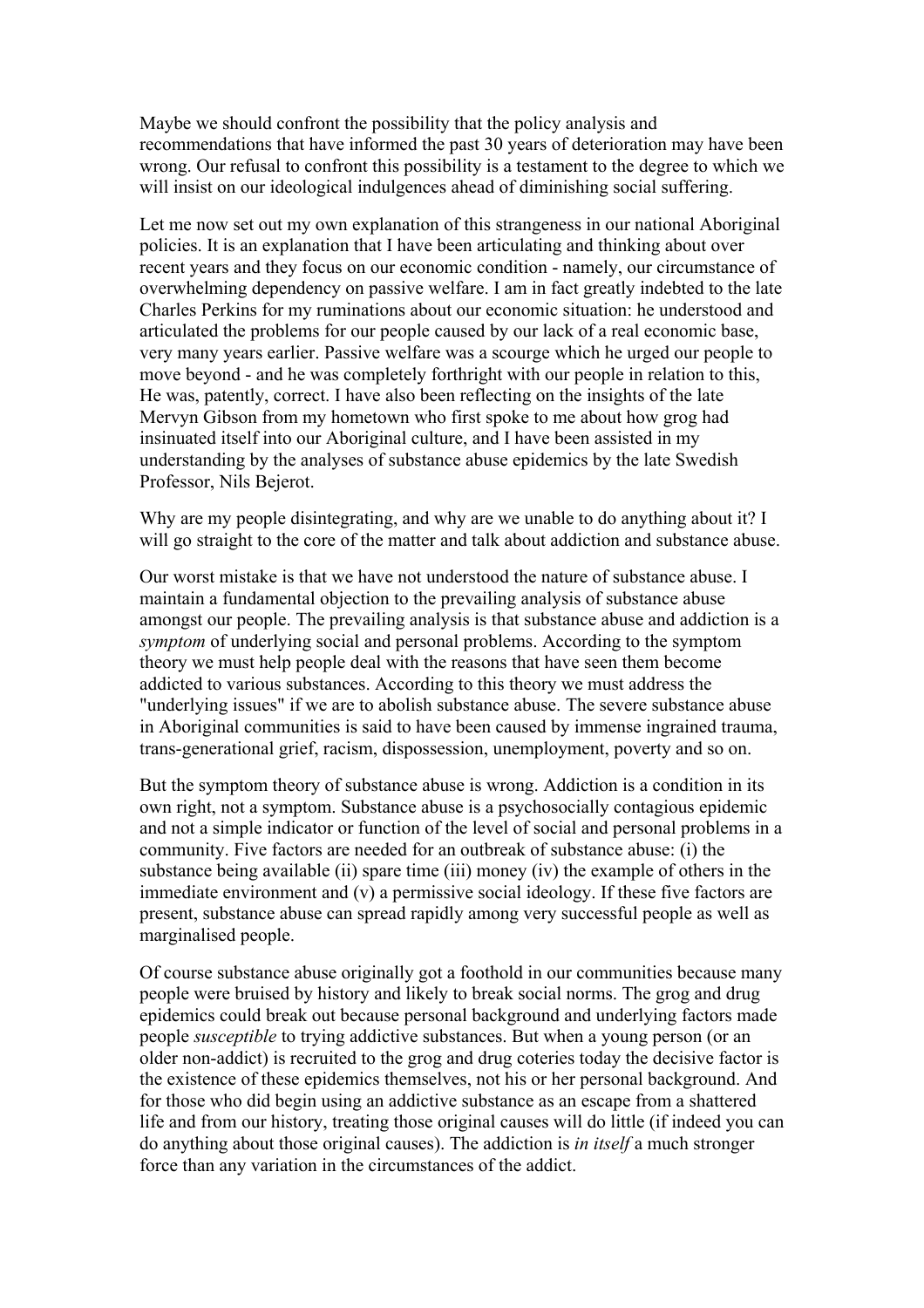There are two insights here that I want to reiterate. First, at this advanced stage of the grog and drug epidemics it is not a breach of social norms to begin with substance abuse. It follows that we cannot *divert* young people away from substance abuse. No matter how much money and effort we spend on alternative activities, drug free activities can *never* compete with the more exciting drug-induced experiences for young people's attention, because all hesitation about the appropriateness of an abusive lifestyle is long since gone. Good living conditions and meaningful activities might, under normal circumstances, make non-addicts less *susceptible* to trying drugs and thus help in *preventing* outbreaks of substance abuse epidemics. Diversionary measures can only *prevent* substance abuse epidemics, not *cure* them once they are underway. Second, even under optimal circumstances, life is difficult and full of conflict. No matter what we do, we can *never* make life so good that an addict voluntarily leaves her or his antisocial lifestyle and joins us in our struggle for a better future. The addict has already shown that he or she loves the effects of the substance abuse more than his or her own land, people, family and children. We can never convince an addict to quit by offering a materially and socially better life including land rights, infrastructure, work, education, loving care, voluntary rehabilitation and so on. The addict will just use all these material and human resources to facilitate an abusive lifestyle.

We must understand that trauma, dispossession et cetera make our communities *susceptible* to grog and drug epidemics, they do not automatically *cause* abusive behaviour. Of course a high number of people who are susceptible to turning to different kinds of abuse is, in an indirect way, a causal factor that might contribute to an outbreak of a substance abuse epidemic. But, I repeat for the third time, this fact has led to two fatal logical errors in our efforts to understand the current social disaster. Addiction is a condition in its own right and it is just as difficult to do anything about an addiction if you are a socially and economically strong white professional that became addicted through careless drinking of exquisite wines, as if you are an unemployed member of a decimated and dispossessed Aboriginal tribe. We must understand that an established addiction is a very strong force at the heart of the will of the addict and independent of the historical causes of the first voluntary consumption of the addictive substance. Trying to undo the past and to solve present difficulties such as unemployment has no impact on an active substance abuser's addiction and lifestyle; the addiction and the consumption must be confronted head on and immediately.

Progressivist people will now claim that Noel Pearson is giving the Federal and State governments an excuse to cut spending (or avoid increasing spending) on programs that address "Aboriginal disadvantage". But I have never disputed the governments' responsibility to provide funds, and this is not what I'm discussing anyway. I merely observe that the programs that have been proposed in order to improve the living conditions for indigenous Australians will have little or no impact on the substance abuse epidemics. Furthermore, the proposed programs will not achieve what they are intended to achieve (better infrastructure and health, economic development, less violence and so on) if there is no realistic plan for curing the substance abuse epidemics.

More surprising than our (understandable and excusable) mistaken view that a troubled person's historical legacy maintains the addiction and must be dealt with if the abusive behaviour is to cease, is our blindness to the fact that today, when strong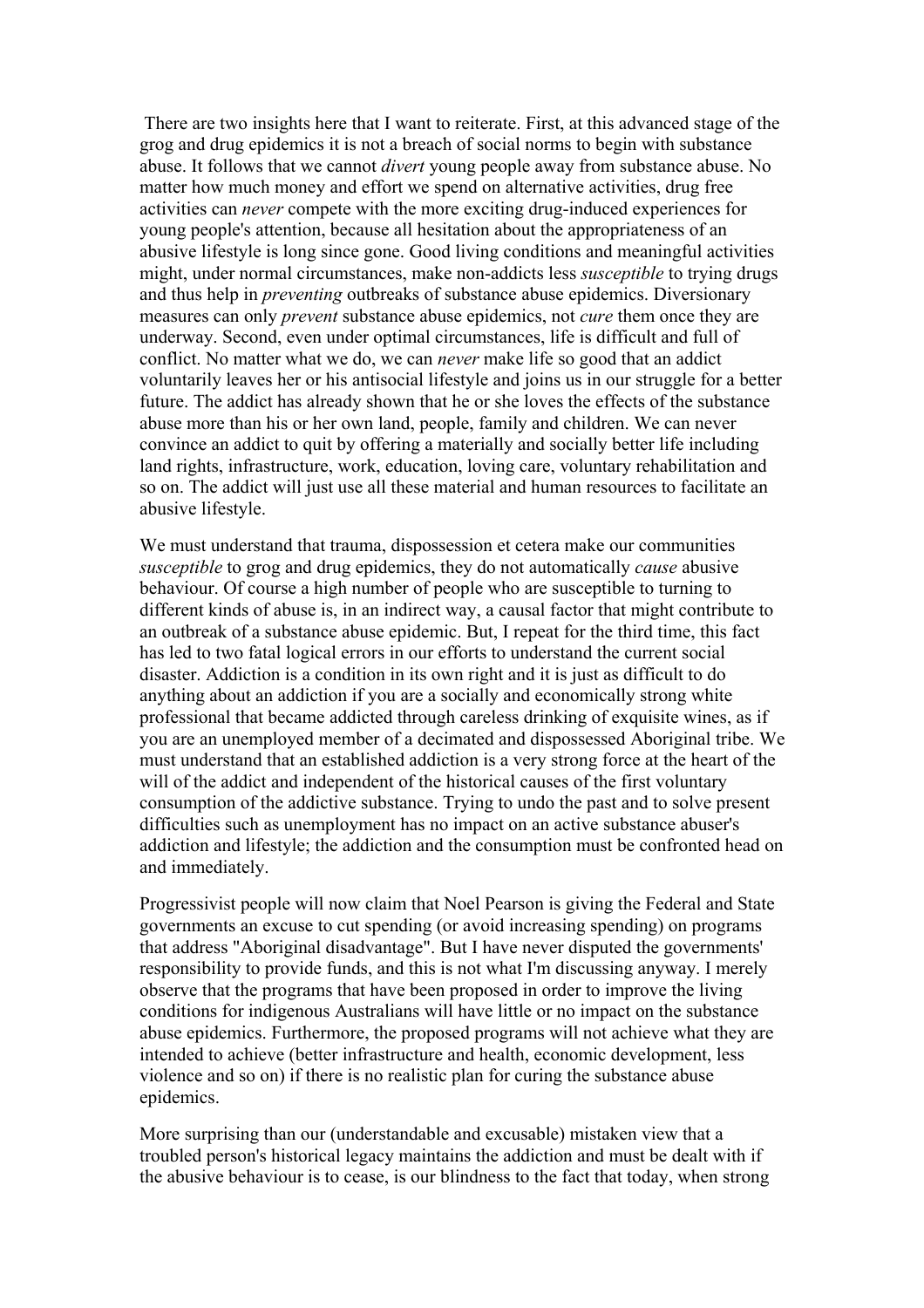people who have struggled to take responsibility for our families and communities, and young, not traumatised people get sucked into the most foolish and destructive behaviours imaginable, history is irrelevant not only in the treatment of the addiction, but also increasingly irrelevant as an explanation for the first experimenting with addictive substances. When abusive behaviour is deeply entrenched in our communities it is not the material destitution, the social ills and historical legacy that fuel the abuse epidemics. *It is the epidemics that perpetuate themselves.*

And these epidemics cannot be cured with our current policies, which are based on voluntary rehabilitation and clinical care. An addict may be willing to deal with the addiction after many years of abuse, when the social, medical and economic problems become annoying. In fact this is the usual pattern of people "giving up grog" in our communities. After a health scare and a "last warning" from a doctor, a middle-aged drinker will stop drinking. But by this time he or she is likely to have ruined his or her health irreparably and in any case, will have caused a lot of damage in his or her community prior to giving up, by making life miserable for family and community members, and by recruiting more people to addiction.

This last point is an important insight. It is mainly during the first part of his or her career that an addict spreads the abusive behaviour, not when he or she has become a social invalid. There is a whole literature about how addicts have been helped after decades of abuse. It is of course good if people manage to stop abusive behaviour, but if our policies are restricted to offering help to addicts we will get nowhere. We might reduce the prevalence (the number of active abusers) marginally but not the incidence (the number of new cases in a certain period of time). And if we are unable to reduce the incidence because we have no efficient methods for influencing the behaviour of the addicts that are spreading the abuse, and the people just about to be recruited, we will not curb the epidemics.

Put it this way: today people begin abusing grog and drugs in our communities because other people do. And if "underlying issues" make somebody start drinking or using drugs, the most important "underlying issue" today is the chaos caused by the grog and drug epidemics. And if trying addictive substances is a symptom of bad or chaotic circumstances, an established addiction is not; changing the circumstances will not cure addiction, and hence not stop abusive behaviour.

This analysis is of course a simplification; our history and our exclusion from mainstream society have not become irrelevant factors. But these generalisations are more valid than the symptom theory. Unfortunately, symptom theory thinking underpins much of what influential Australians say and do:

The President of the Australian Medical Association, Dr Kerryn Phelps, recently told the ABC:

"I think if we look at the despair, the hopelessness, the social dislocation of some of these Aboriginal communities, it is little wonder, that there are substance abuse problems. And I think that unless we actually address the infrastructure, things like adequate and appropriate housing, education for children, hope for jobs and for a future, for employment, and health services, that people will continue to look at ways of feeling better and that might be abusing substances.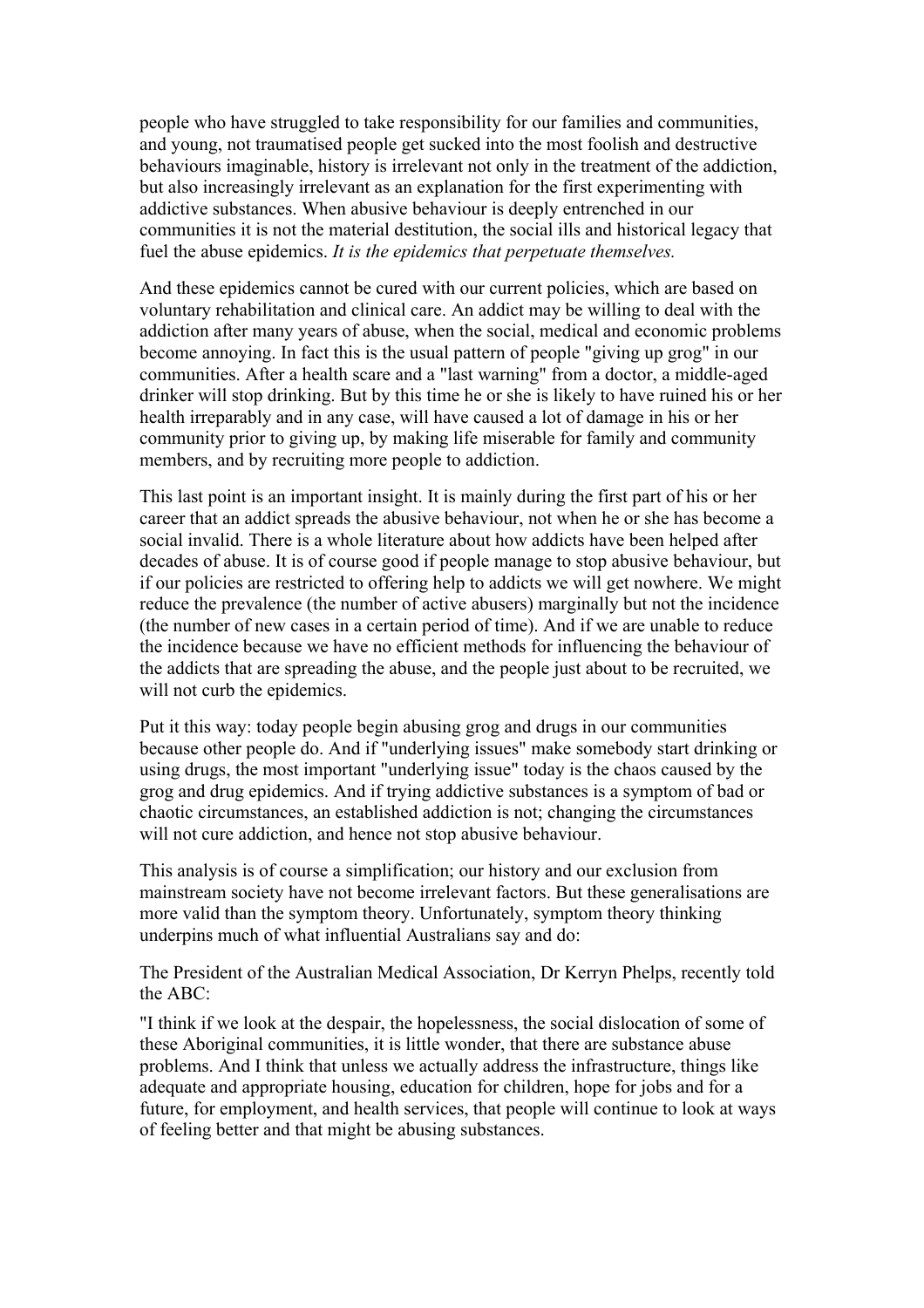We are lending support to the efforts for a treaty because I believe that that is the way that we can ensure an obligation by government to fulfil the rights of indigenous people."

And the federal Labor Party's official policy on drugs states as follows:

"We need to address the social causes of drug taking in an effort to reduce the demand for drugs. We have to discover why some people view drug use as a means of coping with the pressures of life, and why for some drug dependency becomes a way of life... Labor believes that the long term answer to drug use is to build stronger families and more supportive communities to help people when they have personal and emotional difficulties that make them vulnerable to adopting addictive behaviours."

Of course Kim Beazley doesn't go on to suggest abolishing capitalism and creating a new society, he confines himself to building "supportive communities". But if he thought about it he would remember that our society is in a permanent state of departure, rapid change and sometimes even crisis; we have had depression, recession, restructuring of the economy, the decline of rural Australia, the decline of the family centered around a male bread winner, the decline of the Church, economic globalisation, war and so on. The "pressures of life" and "personal and emotional difficulties" will for the foreseeable future be overwhelming compared to our ability to be "my brother's keeper", a question first posed by Cain in Genesis chapter 4 verse 9. He would also have understood that when "drug dependency becomes a way of life" the user is *addicted* and no longer displaying a symptom of not "coping with the pressures". It is addiction itself and the substance abuse epidemics themselves that need to be attacked with mandatory drug free treatment, and we need to remove the *opportunity* to choose an abusive lifestyle or continue leading one.

Substance abuse belongs to a much wider range of *learnt behaviours* which have in common that they immediately trigger rewards ("highs") which may or may not be induced by substances foreign to the human body. The reward of abusive behaviour is instant and in the psychology of the addict linked to the consumption of the substance or other high-inducing act, but negative consequences come later and are therefore not linked to the abusive behaviour. People's behaviour is determined by this simple conditioning: they have learnt to associate wellbeing, or absence of discomfort, with taking the "drug" (which may be immaterial), but emotionally no connection is made between the later negative consequences and taking the "drug". The addict is therefore willing to tolerate great misery but won't kick his habit. Intellectually of course it is easy to realise that there is a causal connection between the drug and the problems, but intellectual insight is no match for the deeply rooted conditioning. Once we are addicted, it doesn't matter that the punishment becomes disproportionately large relative to the reward.

People who talk about abuse of different kinds usually see it as a health problem (if they are progressivists) or a moral problem (if they are religious and/or conservative). But abuse epidemics are a *political* question. The social function of substance abuse epidemics is to make people unable to organise themselves, politically and socially. It is true as the drug liberals say that many of the negative consequences of illicit drugs (criminality, overdoses and so on) are due to the fact that the substances are expensive and of varying quality. It would be perfectly possible to make everything you can get addicted to readily available, that is add the presently illicit drugs to the endemic abuse of alcohol, nicotine, gambling and so on, give up all attempts to control the endemic abuses, and still have a functional society, but my people would probably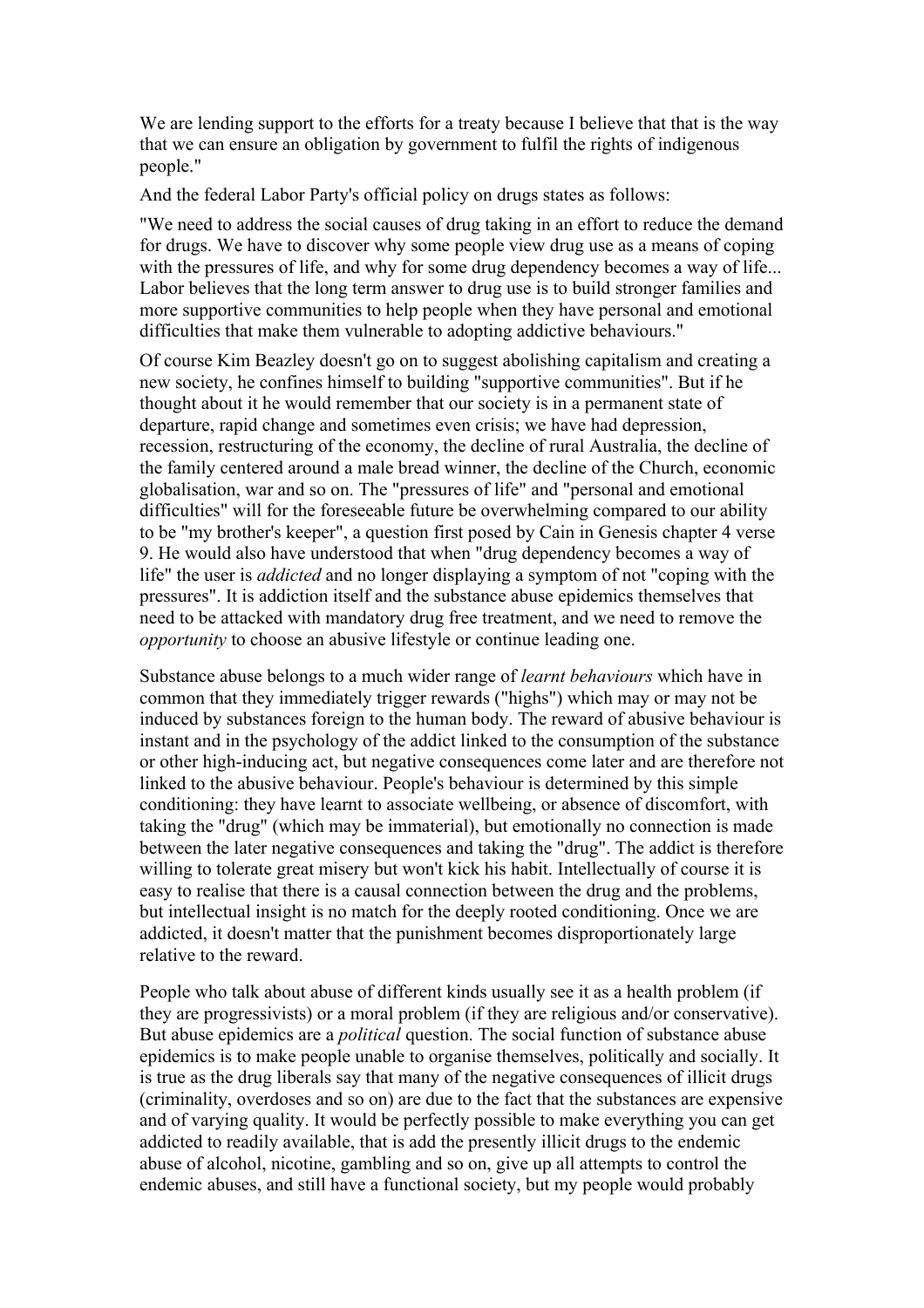have disappeared before the situation stabilised. I have seen to my surprise and horror how large groups of "normal", functional people who took responsibility for families and originally were very distant from abusive behaviour, were sucked into the alcohol abuse epidemic when it gained momentum in my hometown of Hope Vale and in other communities in Cape, and other abuse epidemics are now following grog and gambling. If we let the progressivists and the libertarians win now and make harm minimisation the main social response to substance abuse, the change into a drug society would be irreversible. And our people, on the very bottom of stratified society, can least afford this policy. It is therefore a *political* struggle to prevent the final establishment of new abuse epidemics, and to limit by means of restrictions the damage done by the endemic addictions of Australian society such as alcohol and gambling.

The substance abuse epidemics are embedded in our Aboriginal social web and has become our new dysfunctional culture: to drink is to be Aboriginal. When you look at a drinking circle you see people who are socialising around grog. Everyone is obliged to share the money and the grog.

These social and cultural obligations are invoked at every turn by members of the drinking circle. These invocations are very heavy indeed and they most often draw upon real obligations and relationships under Aboriginal laws and customs. What when people are not drinking but hunting - is a cultural obligation to share food with countrymen, is turned into a cultural obligation to share grog. In fact your fellow drinkers will challenge your Aboriginal identity in order to establish your obligation to contribute money to buy grog.

Outside of this drinking circle are the women and the children and old people and the non-drinkers. These non-drinkers are placed under tremendous social and cultural pressure to contribute resources to the drinking circle for buying grog. Ultimately the addicts resort to intimidation and violence.

In Cape York Peninsula we are developing plans to combat the substance abuse epidemics. There are two fundamental points that must underpin our community strategies:

The community strategy must be aimed at creating an environment which makes it more uncomfortable for substance abusers to continue with the abuse than to quit. There must be no more unconditional support if people don't change, there must be a material cost. And, very importantly, there must be an immediate rejection of abusive behaviour by the environment, there must be a social and emotional cost.

The other main element of the strategy must be enforced treatment, because we need a cure for the current epidemic. The absolute intolerance of illicit drugs, absolute enforcement of social order, and mandatory treatment is the core of the strategy. In order to cure an epidemic there must be involuntary, mandatory and humane treatment of people who are engaged in abuse. Everything that the addicts encounter must be designed to force them into that treatment. Every law, every social norm, every action by government and community organisations, every word the addicts hear must be consciously designed with this purpose in mind.

A great mistake in our discussions has been the idea of trying to "normalise" drinking when confronted with an epidemic. Given the large number of problem drinkers in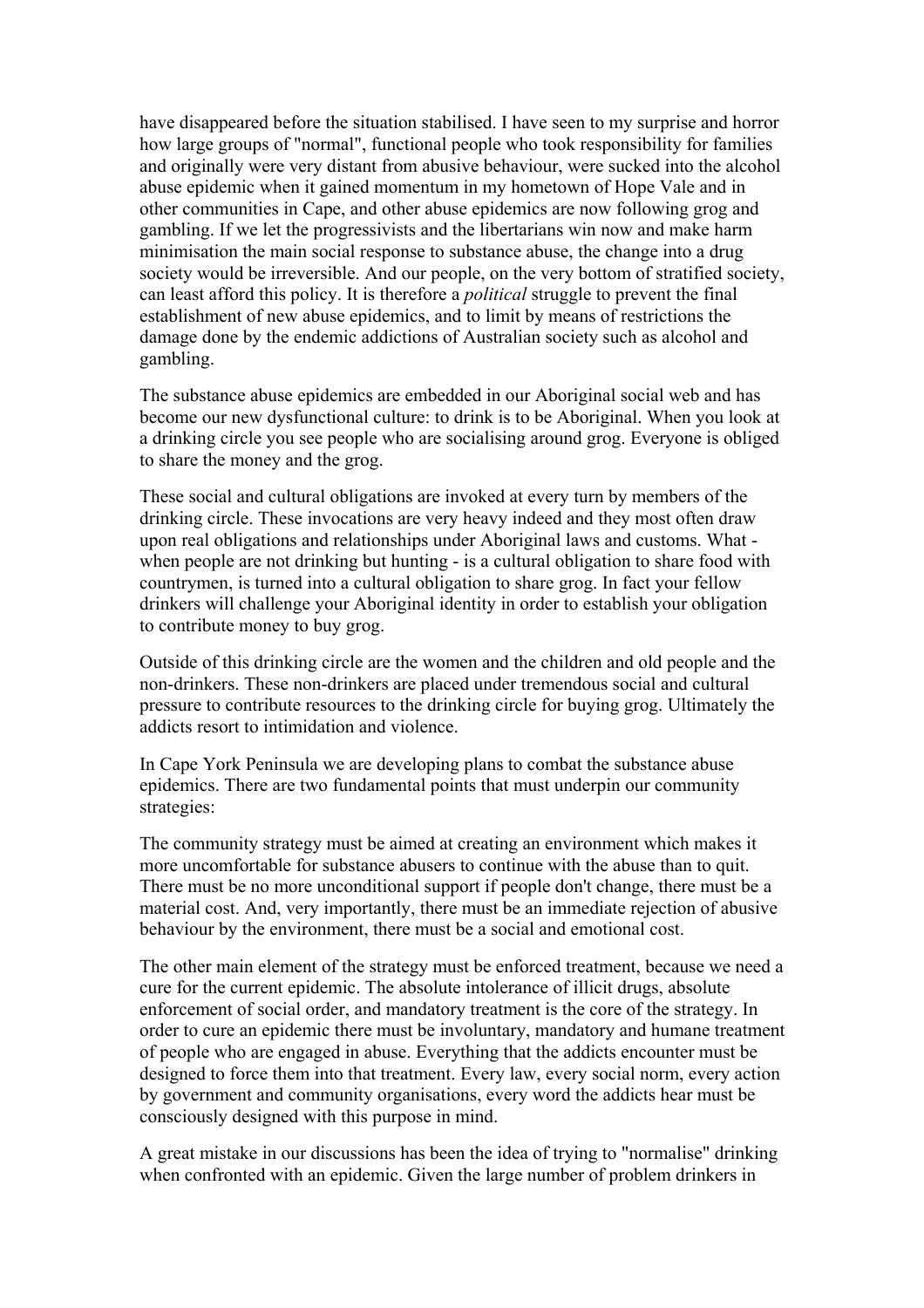our social web and the existence of the epidemic - who really believes you can *incrementally* reduce the problem from a, say, 80% problem down towards a "normal" 10% level? Alcoholics cannot "normalise" or "control" their drinking - they must rehabilitate and abstain.

This is the most difficult issue. Many people express the view that abstinence is not going to work as a solution - rather there must be controlled or moderate drinking.

Anybody who thinks for a moment about the problem would acknowledge that the only long-term solution for alcoholics is abstinence. There can be no "moderate" or "controlled" drinking for people who have rehabilitated from severe alcohol addiction.

And there are too many people in our society who are alcoholics - for whom abstinence is the only choice. How can this reality be dealt with if our strategy is to "normalize" drinking? We can't normalize drinking amongst alcoholics.

The question is: what should happen with those people who are "moderate" and "controlled" drinkers and people whose drinking problem may be getting more and more out of control and may develop into alcoholism in time? We need to give further consideration, firstly, to the role of moderate drinkers in the perpetuation of the grog epidemic and, secondly, the role they could play in a strategy to overcome the problem.

It may be that we need a strategy that is aimed at supporting alcoholics with abstinence, and this may not necessarily involve long-term prohibition for a community. We could think about a period of prohibition. The (as yet undeveloped) thought is that when a community makes a democratic decision to adopt a strategy to combat grog and drug problems - then this needs to be marked by a dramatic commitment to change the current pattern of drinking and supply.

Alcoholic drinkers and the moderate drinkers are part of the same social web. I constantly see moderate drinkers participating in the early "happy" stages of a drinking session - "I'll have a couple of beers with my cousins" - and then leaving the heavy drinkers to the misery and violence that comes later on in the aggressive, paranoid, depressive stages.

There can be no other policy other than a complete intolerance of illicit drugs and there must be a law enforcement capacity to put this policy into effect. This is only a matter of determination and unity. We can make it impossible for the consumers to continue if we have the emotional courage to confront our own family members. And the suppliers are nothing to be afraid of. No matter how much money and violence criminals and organised crime can mobilise, the democratic state can always mobilise more money and violence.

And it goes without saying that, if we are serious about attacking these problems, it is unthinkable to have anything to do with white people who use illicit drugs or tolerate such behaviour in their families or associate with such people. Such people must be removed from our organisations and our communities must make it clear that white people involved with drugs will have to remove themselves from our land, otherwise we will have to assist them with that.

Finally, the ground we might gain in fighting substance abuse will be a difficult to defend unless we move beyond passive welfare, that is, transfers from Federal and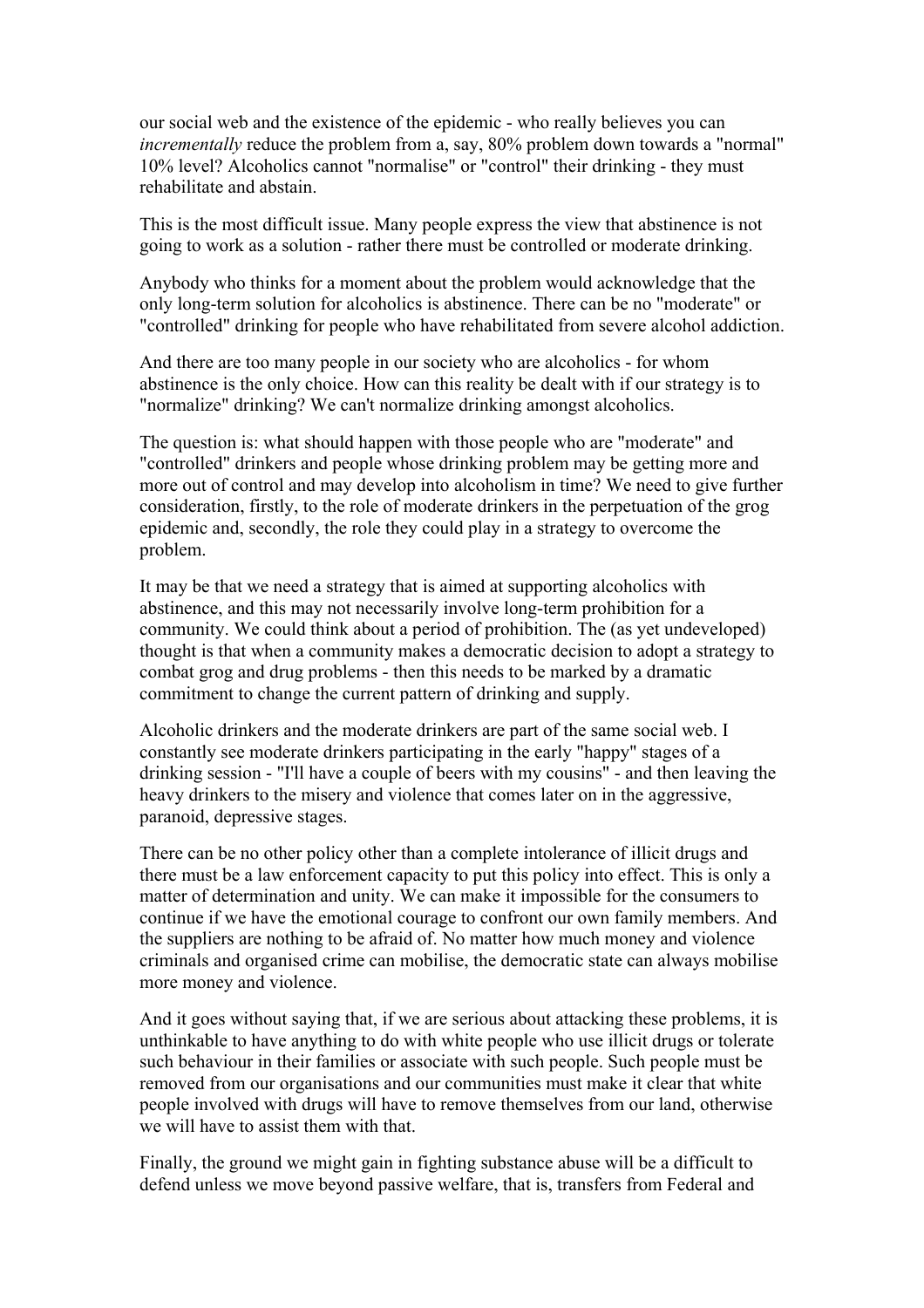State budgets to individuals and families without reciprocation. Before I discuss the impact of passive welfare on Indigenous Australia, I will say a few words about the welfare state generally.

In the welfare state the working taxpayers - the "mainstream" - collectively finance facilities aimed at their own wellbeing, development and security. Welfare in the wider sense does redistribute resources from richer to poorer citizens, but it also redistributes the resources of the individual over her or his own life cycle.

During the stage of the industrialised market economy when the welfare state was developing, the lower classes consisted mainly of a huge, homogeneous industrial army and their dependents. Since they lived and worked under similar conditions and were in close contact with each other, they had both the incentive and the opportunity to organise themselves into trade unions and struggle for common goals. They possessed a bargaining position through collective industrial action.

At the same time it was in the objective interest of the industrialists to ensure that the working class didn't turn to radical ideologies, and that the workers weren't worn down by the increasing speed and efficiency of industrial production. Health care, primary education, pensions, minimum wages, collective bargaining, and unemployment benefits created a socially stable and secure working class, competent to perform increasingly complex industrial work, and able to raise a new generation of workers.

These two factors, the organisation of the workers and the objective interest of the industrialists, produced an era of class cooperation: the welfare state. The support and security systems of the welfare state included the overwhelming majority of the citizens. The welfare ideology predominated in Australia during the long period of bipartisan consensus founded on what Paul Kelly called "the Australian Settlement".

But now the circumstances that gave rise to the welfare state have changed. The modern economy of the developed countries is no longer based to the same extent on industrial production by a homogeneous army of workers. The bulk of the gross domestic product is now generated by a symbol and information-handling middle class and some highly qualified workers. These qualified people have a bargaining position in the labour market because of their individual competence, whereas traditional workers are interchangeable and depend on organisation and solidarity.

The lower classes in developed countries have lost much of their political influence because of the shrinking and disorganisation of the only powerful group among them, the working class proper. The lower classes are therefore now unable to defend the welfare state. Nor is there any longer any political or economic reason for the influential strata of society to support the preservation of the welfare state.

Australian welfare state advocates have failed to answer the most critical question facing its future viability: how is the welfare state founded on the class compromise effected at the end of the C19th and the early C20th going to be maintained now that, in the new economy which has emerged, the power of organised labour is inexorably diminishing and it is no longer in the objective interest of the influential strata of society to support it? What is our answer to this question? From whence does the commitment to the welfare state come in the future?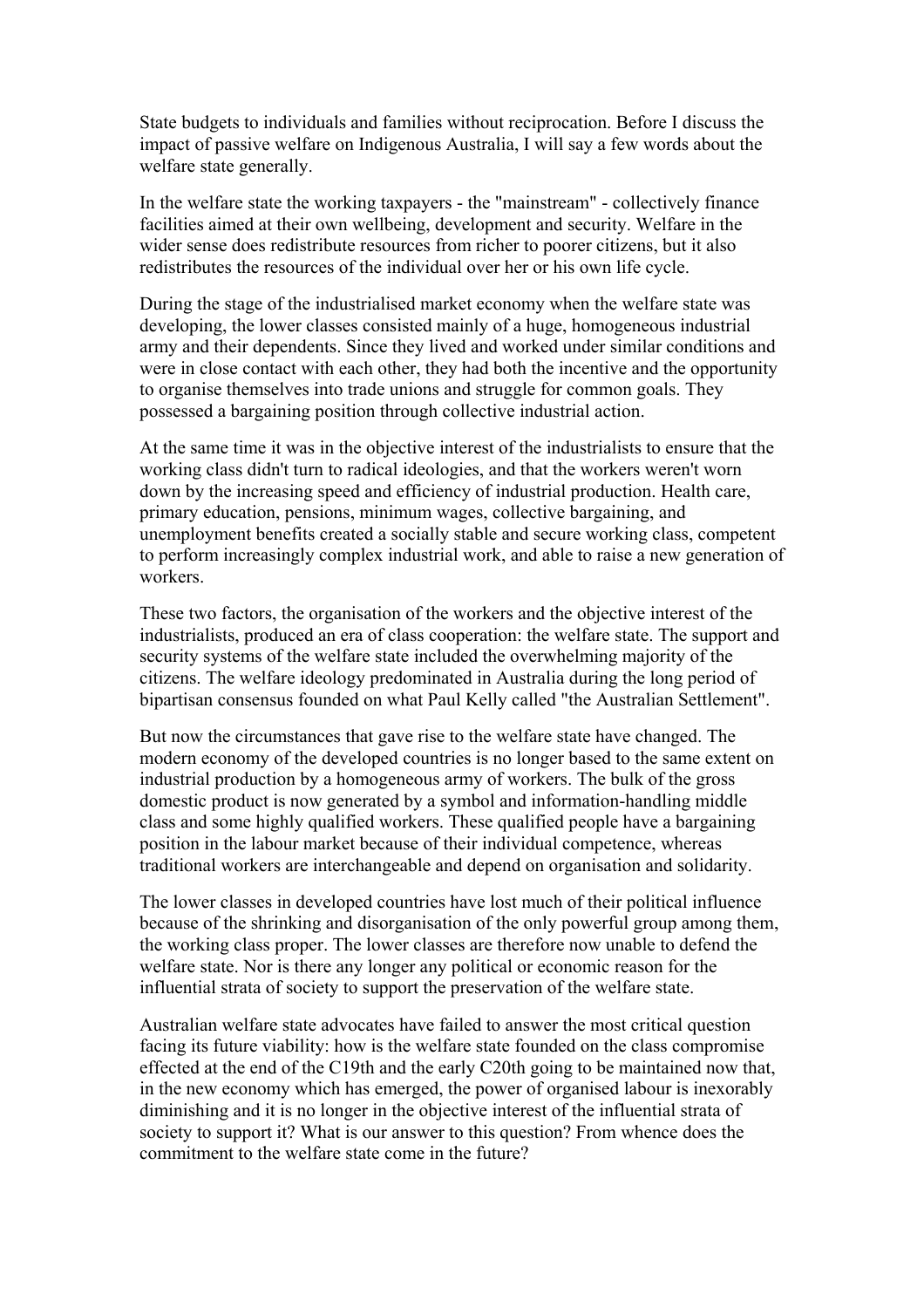The predicament of my mob is that not only do we face the same uncertainty as all lower class Australians, but we haven't even benefited from the existence of the welfare state. The welfare state has meant security and an opportunity for development for many of your mob. Indeed, the University of Sydney is a great institution of the Australian welfare state. But the immersion of a whole region like Aboriginal Cape York Peninsula into dependence on passive welfare is different from the mainstream experience of welfare. What is the exception among white fellas almost complete dependence on cash handouts from the government - is the rule for us.

Our dispossession is the ultimate cause of our passive welfare dependency. Upon our dispossession the traditional economy of our ancestors was ruptured and we were engulfed by the new economic order, in which our official and actual place until 1967 was in the underclass: quasi-slaves, workers in fact but not in status. The irony of our newly won citizenship in 1967 was that after we became citizens with equal rights and the theoretical right to equal pay, we lost the meagre foothold that we had in the real economy and we became almost comprehensively dependent upon passive welfare for our livelihood. So in one sense we gained citizenship and in another sense we lost it at the same time. Because we find thirty years later that life in the safety net for three decades and two generations has produced a social disaster.

You put any group of people in a condition of overwhelming reliance upon passive welfare support and within three decades you will get the same social results that my people in Cape York Peninsula currently endure. Our social problems do not emanate from an innate incapacity on the part of our people. Our social problems are not *endemic*, they have not always been with us.

So when I say that the indigenous experience of the Australian welfare state has been disastrous I do not thereby mean that the Australian welfare state is a bad thing. It is just that my people have experienced a marginal aspect of that welfare state: income provisioning for people dispossessed from the real economy.

Of course some government money has been spent on Aboriginal health and education. But the people of my dysfunctional society have struggled to use these resources for our development. Our life expectancy is decreasing and the young generation is illiterate. Our relegation to the dependence on perpetual passive income transfers meant that our people's experience of the welfare state has been destructive.

It is the nature of passive welfare (which today is nearly our sole material resource) that explains our social crisis. It explains the phenomenon that even as our material condition improved over recent decades, our social condition deteriorated. Passive welfare has come to be the dominant influence on the relationships, values and attitudes of our society in Cape York Peninsula. Indeed we are now at a stage where many of the traditions we purport to follow are too often merely self-deceptions (that we care for each other, that we respect our Elders, that we value our culture and traditions) and the "traditions" which we do follow are in fact distortions conditioned by the pathological social situation which passive welfare has reduced us to: we sit around in a drinking circle because we are Aboriginal.

Why is the nature of passive welfare so decisive? The resources of passive welfare are fundamentally irrational. Money acquired without principle is expended without principle. When people have only one means of existence the nature of that income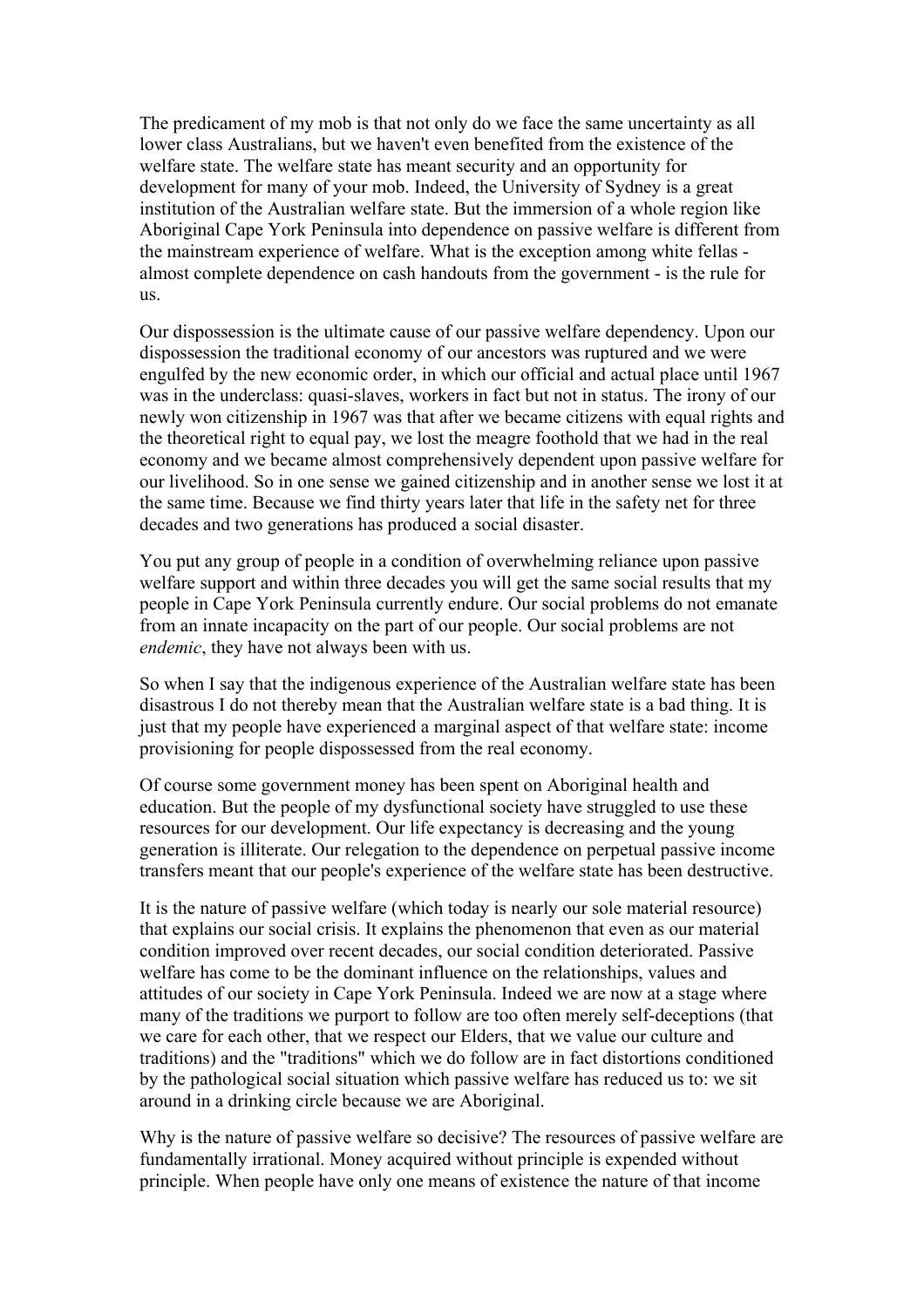obviously influences their whole outlook. The irrational basis of our economy has inclined us to wasteful, aimless behaviours. Like other people who can't see any connection between their actions and their circumstances, we waste our money, our time, our lives. The worst consequence of this lack of meaning and purpose is that it has compounded the effects of dispossession and trauma in making us susceptible to an epidemic of grog and drug abuse. This epidemic now has its own momentum and in turn makes it inevitable that our scarce resources increasingly finance irrational and destructive behaviour. We must now deal with both passive welfare dependence and substance abuse simultaneously, as these two problems feed off one another and undermine all efforts toward social recovery.

Passive welfare alone would not have caused our social disaster. But the combination of passive welfare dependence and the grog and drug epidemic will, if not checked, cause the final breakdown of our traditional social relationships and values. Grog and drug abuse coupled with an outlook determined by a passive welfare economy is a fatal combination. The intrinsic force in the grog and drug epidemic is now stronger than the force of our traditional social norms and values. People highly motivated by their strong addiction to grog and drugs now regard and treat other people in our society in the same way as the passive welfare resource: these people (wives, girlfriends, parents, grandparents, children, relatives) are not valued and respected. They will always be there and the addicted do not have to take any responsibility for them. These people are simply a source of resources (money, shelter, food, comfort and care) and they are treated accordingly.

Why do I contend that passive welfare has caused our social problems through this change in social outlook when everybody knows that our social problems are older than passive welfare? Well it is this latter assumption that needs to be challenged. It is true that our society suffered problems prior to the coming of welfare. In order to understand the contended relationship between our social problems and passive welfare we need to analyse our history. In particular, we must understand the difference between "real" economies and what I have called the "gammon" economy of passive welfare, and our experience of these different economic systems throughout our history.

There are three kinds of real economies that we know of in Cape York Peninsula:

The traditional subsistence economy was very much a real economy. If you didn't work, you starved. No *minha* or *minya* came to our ancestors' camp ready to eat.

In the mission days we lived partly in what I call the institutional modern subsistence economy (growing our own food, raising cattle etc., whilst also undertaking traditional hunting and gathering and moving between the mission and work in the outside market economy). This was a real economy. If you didn't work, you starved.

The white fella market economy is a real economy. If you don't work, you don't get paid.

Then there is the "gammon" economy of passive welfare, which is artificially created by government on "gammon" principles.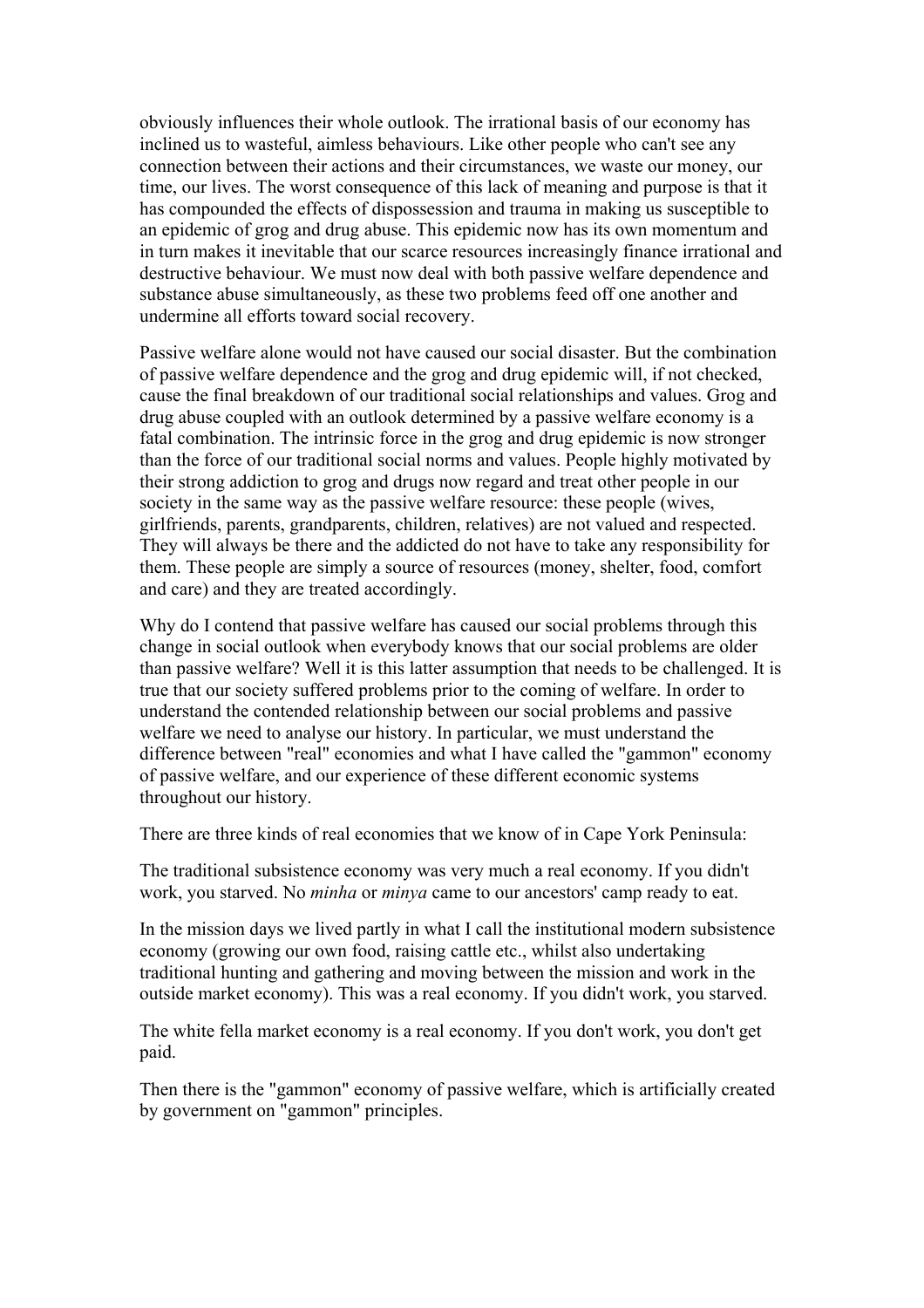Aboriginal people have therefore participated in the market economy for most of Australia's colonial history and we have done so at the lowest end of the scale. This was the only option available to people before welfare.

The great tragedy of Aboriginal history in the last century was the Australian failure when discrimination against Aboriginal people became untenable and citizenship was finally recognised in 1967 - to remove the discrimination that our people suffered in the mainstream economy, and keep us there.

Instead, Australia's definition of the great benefits of removing discrimination and granting us citizenship was to take our people out of the real economy and dump us into passive welfare. Social welfare provided by government since the 1970s produced a revolutionary change in the Aboriginal economy of Cape York Peninsula. Aboriginal people withdrew from participation in the real economy. Participation at the low end of the real economy was replaced by passive welfare.

The impact of the equal wage decision on Aboriginal labour in the cattle industry was decisive. People lost their place in the pastoral industry and were forced into the increasingly welfare-based economy of the settlements.

There has been too much of a separation of the social from the economic when we consider our problems. The fact is, every economic relationship is also necessarily a social relationship and underlying many of our social problems are these economic relationships. Whilst there is general nominal acceptance of the interrelationship between economic issues and social problems, in practice economic issues have been relegated to the 'too hard basket' and attention has been focussed on behavioural problems such as domestic violence or health problems. But we cannot defer tackling the fundamental issue of the economy of our communities.

I have suggested that the nature of the passive welfare economy is reflected in our social relationships, but our social problems are most often interpreted as the legacy of the trauma of our colonisation. Obviously the impact of colonisation on our society has been immense. I want to emphasise that I do not belittle the debilitating effects of racism and the trauma associated with the history of our dispossession. But we must confront a widely held misconception which is central to the "service delivery" mindset that commands such terrible sway in Aboriginal policy. It is that the remarkable social problems suffered by our people in Cape York Peninsula today have been with us since our traditional society was ruptured by European colonisation. This is not the case at all. Anybody who knows the history of our communities knows that the kind of social problems that afflict our society today and their severity and extent - were not always with us.

The abuse and neglect of children today does not resemble the situation in the Peninsula communities of the 1960s and earlier. The numbers of people in prison and juvenile institutions today are unprecedented: these are statistics that started to emerge in the 1970s. There was not one Hope Vale person in prison in the early 1970s. At any time today, there are a dozen Hope Vale people either in prison, or who would be in prison without diversionary measures. The same dramatic differences apply to the other communities in the Peninsula. Alcohol abuse in Peninsula communities developed into the huge problem that it now is only in these same recent decades. And of course these problems have bred new problems. Petrol sniffing amongst children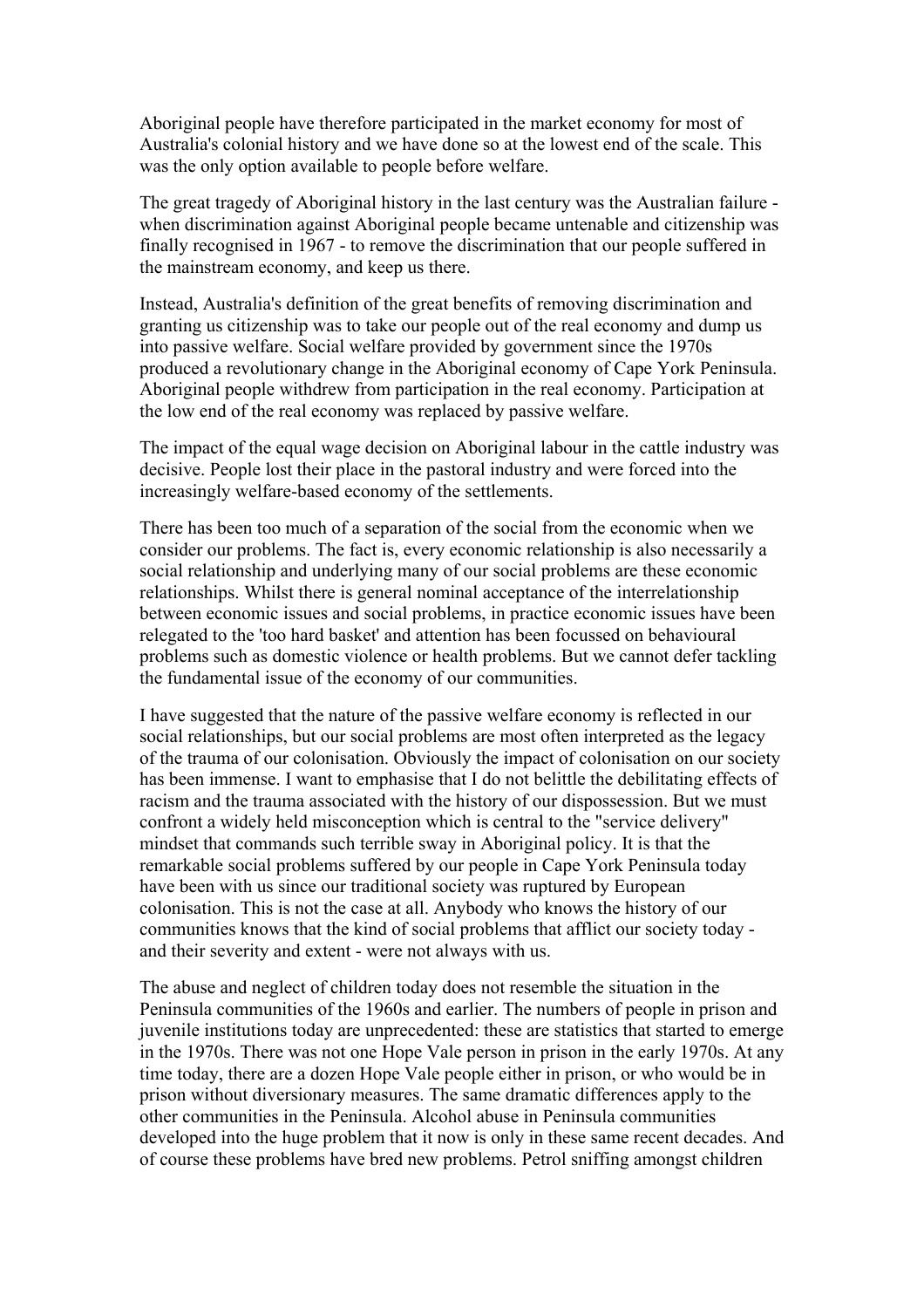and youth was unknown in Cape York Peninsula until recently. Violence against old people for money for grog was inconceivable in earlier times.

Even if there are a range of reasons why these social problems have emerged in the last three decades of the century, it is significant that the emergence of these problems coincides with the period when passive welfare became the economic basis of our society.

And yet it is generally not acknowledged that the nature and extent of our social crisis is of recent origin. And our entire policy proceeds from this ignorance. This ignorance obscures the fact that our society was once functional - not just back in the long distant pre-colonial past, but only a bit more than three decades ago. And ignoring the historical development of our problems reinforces further misconceptions about their source: the erroneous assumptions that our social problems are the legacy of racism, dispossession and trauma and that our chronic welfare dependency is the end result of these social problems. But this generally accepted causal chain: racism, dispossession and trauma create social problems which create passive welfare dependency, is wrong. Both steps in the reasoning are wrong. Firstly, prior to the 1970s, even though racism was state sanctioned, dispossession had been well effected, and trauma was still fresh and ongoing in our society, we did not have the kind or degree of social problems we see today. Secondly, our social problems didn't come before our passive welfare dependence - rather our social problems arose out of the economic condition of passive welfare dependence.

Of course racism, dispossession and trauma are the ultimate explanations for our precarious situation as a people. But the point is that they do not explain our recent, rapid and almost total social breakdown. And most importantly, if we build our ideology and base our plan of action on our justified bitterness about what has happened to us we won't be able to claim our place in the modern economy.

Many people will take what I'm saying about the poison of passive welfare as a justification for their argument that government should not be providing ear marked resources to Aboriginal people, but I do not support those ideas. It is the government's responsibility to coordinate and facilitate the solution of an urgent social crisis. It has the responsibility to facilitate our return to the real economy. However the government can only facilitate a solution, it cannot solve the problem. It also follows from what I have said that the government's responsibility is only transitory, or at least not indefinite.

The effects of passive welfare and permissiveness in relation to addictive substances are most obvious when you look at our health. In the prevailing debates, poor health is automatically seen as a product of "Aboriginal disadvantage". Peter Sutton pointed out that "Indigenous disadvantage" is an inadequate term that "moves in a territory somewhere between euphemism, banality and propaganda." If we try to give the term a meaning anyway, we must begin by conceding that our material circumstances have improved greatly. At the same time our life expectancy has decreased in Cape York Peninsula. "Aboriginal disadvantage" must therefore be the factors that make us unable to benefit from the money that has been transferred to us and the infrastructure, services and health care that has already been provided.

If you ask the progressivists, they will provide a catalogue of disadvantage factors that includes unemployment, dispossession, racism, culturally insensitive service delivery,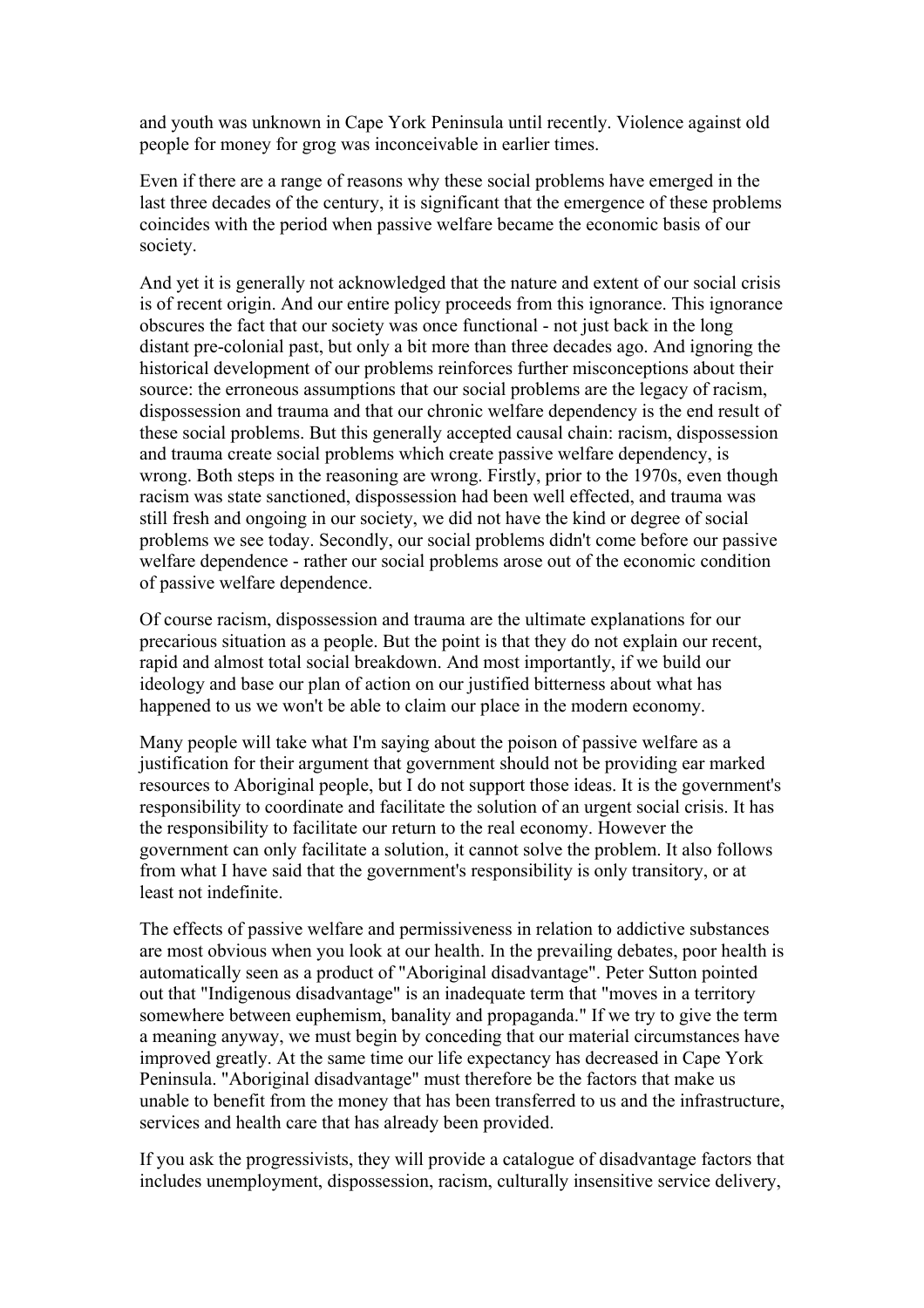trans- and intergenerational trauma, alcoholism, violence, educational failure and so on, and the bottom line will be a request for further unprincipled spending. But it is irresponsible to state some obvious facts and then go on to devise programs intended to create jobs, improve health, reduce substance abuse and so on, without a convincing analysis of the factors that have made previous efforts futile. Analyses based on the convenient explanations racism and trauma explain too much (everything, in fact) and cannot be used for formulating credible action strategies in the current crisis.

For people who participate in the economy, ill health is only a minor consideration during their first seven or eight decades. Under normal circumstances most people will need a few or even no major medical treatments for most of their lives. Aboriginal people should not need health care any more than other Australians. What our people need more urgently than an expansion of the health care system, is an immediate dismantling of the passive welfare paradigm and an end to permissive thinking about grog and drug policy, because it is those factors that generate the endless flow of Aboriginal injuries, neglected children and unnecessarily sick people to the clinics. Aboriginal people don't have health problems that can be solved with medical treatment, they have *passive welfare injuries* inflicted upon them. Of course it is not our modest benefits that make us sick. It is the circumstance that too many of us have an outlook determined by addiction and passive welfare, and consequently behave ruthlessly against other members of our communities, apart from destroying themselves.

What I said just then is deliberately provocative. Much could be achieved within the framework of traditional thinking about Aboriginal health. But the big problem is the lack of strategic leadership and guidance shown by our governments in attacking the strategically important, structural faults that generate the never abating waves of damaged Aboriginal people through our health care system. These faults are that our people is engulfed by passive welfare at the same time as very many of us are destructive and irrational addicts that disrupt the lives of the non-addicts so that they become almost as difficult to reach with help as the addicts. Who will be functional enough to absorb information, participate in prevention and take responsibility for following given medical advice under such circumstances? There's a limit to what the prevalent policies and suggestions can achieve when there is no understanding of why our behaviour is so disturbed.

Since our governments are not malevolent, their problem must be a lack of analysis and intellectual and political courage. It takes a very different kind of courage to challenge the deeply rooted progressivist and liberalist prejudice of the Australian middle class compared to the courage necessary, for example, to take the guns off angry shooters. The talk about "practical reconciliation" will achieve little without understanding the problem, and the "health, housing, education, employment" mantra achieves just as little in the mouth of a sympathetic conservative as it does coming from the progressivists.

I do not mean that the recent phenomena of substance abuse epidemics and passive welfare has turned good health into bad. We had health problems before passive welfare too, but they were *poverty injuries*. Now we suffer from passive welfare injuries, but they must be something different, since we are not poor. We have more cash than many healthier and more functional societies. The passive welfare injuries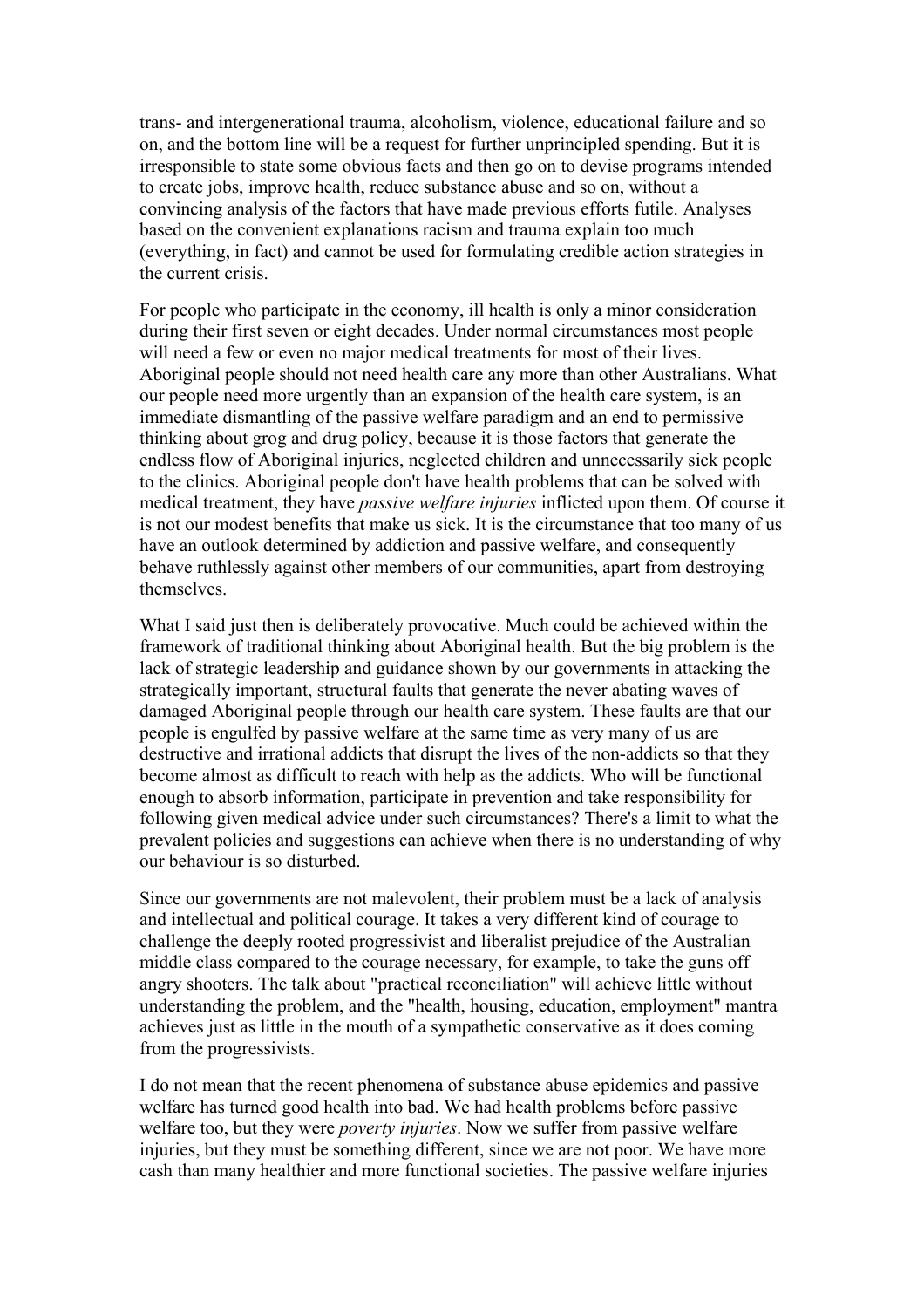are confusingly similar to and superceded the poverty injuries so that there seems to be a continuity between these two fundamentally different threats.

What we are doing now is that we create the optimal conditions for our addicts who don't want to change, to consume all of our resources and to disrupt our society. What abusive members of our communities experience is not a determined rejection of that behaviour, it is (i) unconditional financial support for nothing (ii) endless nonsense talk to give the impression that something is being done ("prevention", "harm minimisation") (iii) limitless understanding and care when the complications of abusive behaviour become annoying and (iv) ideology production for the defense of abusive lifestyles (the "symptom theory", "inherited trauma").

Almost all of our other social and health problems are derivative of our grog and drug problem: we solve grog and drugs, we will solve everything else, or at least be on our way to solving them. "Harm reduction", "clinical care", "public education programs", "dynamic poster workshops[!]", "family violence strategies", "school attendance strategies", "life promotion programs" "economic development strategies" - these are all either (i) diversions from what really needs to be tackled or (ii) they are totally futile or (iii) will have only marginal and temporary success as long as we don't confront the grog and drug epidemic amongst our people.

Ultimately, the main determinants of our grog and drug problem are the passive welfare paradigm that has taken hold of our society and the drug liberal ideology in Australian society at large. The former creates (i) idle time and no sense of purpose and (ii) unconditional money supply. The latter provides (i) space for drug dealers to operate and unrestricted alcohol supply (availability) and (ii) an impotent response from society (defence for abuse, facilitating abusive life styles, hesitant law enforcement et cetera).

You might wonder why I claim that drug liberalism dominates Australia when most addictive substances are prohibited. I mean that it is an ideological defeat of historic proportions that "progressive" or "liberal" movements during the last half century generally have not understood the nature of addiction and the dynamics of substance abuse epidemics but instead promoted symptom theory thinking and other quasiradical nonsense. *In your cups* you know that progressivist people generally have been sabotaging the struggle against substance abuse epidemics, in the worst case by their own bad example, which has increased social confusion and made people less able to organise themselves socially and politically.

Instead of real radicalism, that goes to the *radix* or root of the problems I have described, the Australian progressivist middle class is mainly preoccupied with what I call quasiradicalism. Most quasiradical discussions and research have in common that they are preoccupied with the consequences and end results produced by our social breakdown and our structurally flawed Aboriginal governance systems.

Of course the quasiradicals *talk* about "going to the root of the problem", "breaking the circuit", "underlying issues" and so on, but they do this in the incompetent progressivist way.

Let me quote a newspaper report about some events in Adelaide:

"Angry residents stopped an Adelaide City Council meeting on Monday in a bid to block a dry zone proposal that they see as a direct affront to Aborigines who use the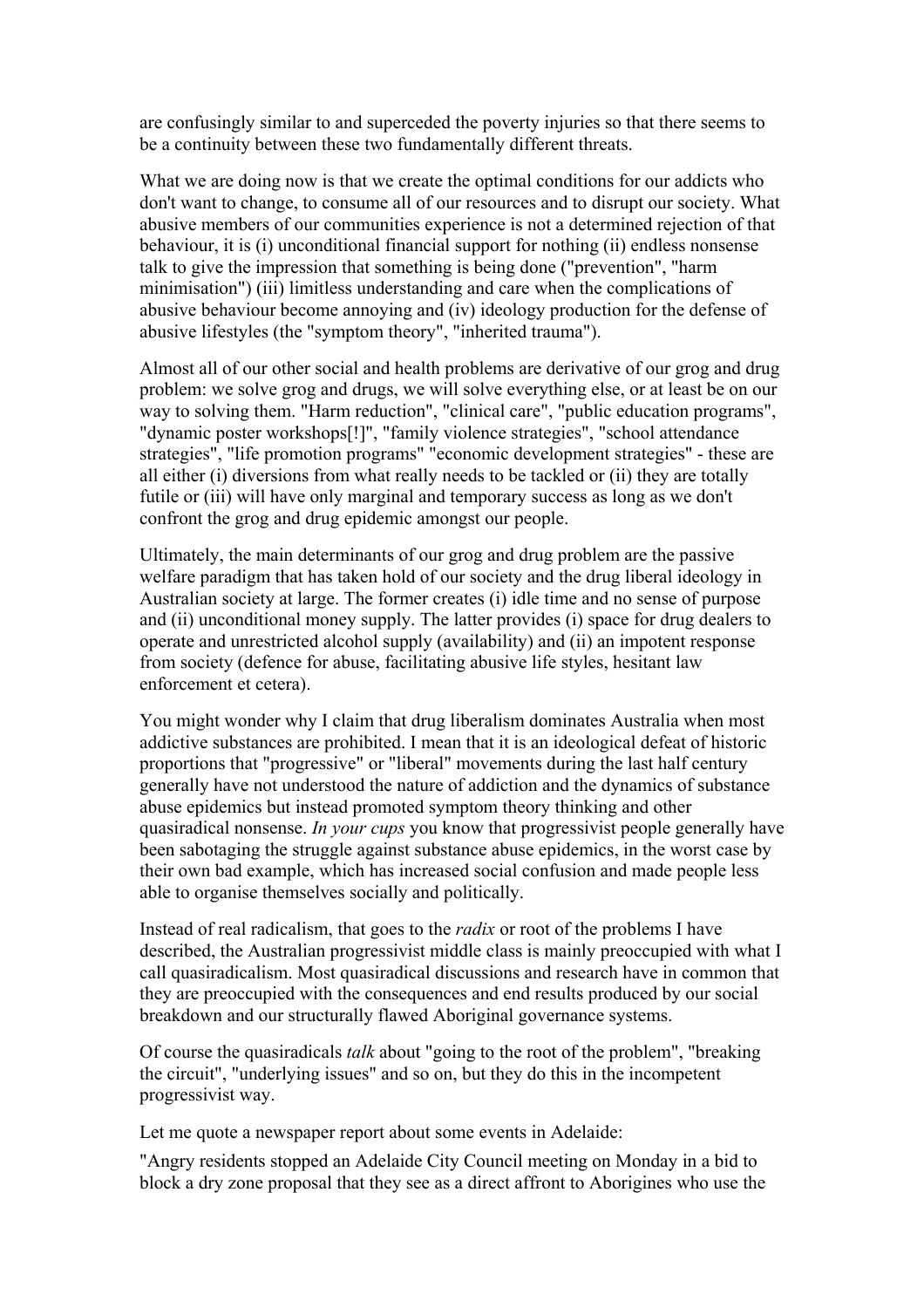city's main square as a gathering place. Lord Mayor Alfred Huang took refuge in his office as protesters began jeering from the public gallery, with one city resident comparing the city-wide drinking ban proposal to white settlers' early attempts to remove Aborigines. "Why don't you just say, 'Let's investigate for three months whether we should shoot every Aboriginal person who walks into Victoria Square'?" said the head of the Whitmore Square Residents Association... Aboriginal rights groups have threatened to call in the Human Rights Commission and the United Nations if the council proceeds with its plan to ban public drinking in the Adelaide CBD."

I just ask myself: is staying sober the same as being a genocide victim?

Similarly, the debate about the Indigenous social crisis is bogged down by endless quasiradical discussions about incarceration rates, mandatory sentencing and so on. I'm not saying that for example the previous government in the Northern Territory had a good policy, I'm objecting to the disproportionately large media space occupied by quasiradical discussions about the tragic *end results* of our policy failure, usually accompanied by suggestions for prevention, intervention and "breaking the circuit" that are founded on the wrong principles and a flawed analysis.

Let me quote some media reports:

"Indigenous communities in Alice Springs will trial a new welfare payment system designed to avoid the so-called "feast and famine" cycle.

Under the 12-month trial indigenous welfare recipients will receive their social security payments weekly rather than fortnightly."

And another:

"To soften the impact of mandatory sentencing, the Federal Government has pledged \$20 million over four years for programs to keep juveniles out of jail. ... [The Opposition] ... called for the diversionary programs to be made a greater government priority."

Our Aboriginal communities have become machines that produce egregious social disintegration, and we are fiddling around with things like moving welfare pay day around in the calendar and trying to divert at least the youngest away from jail.

When Aden Ridgeway was asked by the Sydney Morning Herald about the most important issues in what is commonly referred to as "reconciliation", he answered mandatory sentencing, deaths in custody and the stolen generation. These are a correct identification of the end results of bad policy, but with respect, these are not the issues of the most strategic importance for handling our current disaster. We must instead face passive welfare and substance abuse epidemics as the critical issues - because it is these problems which cause Aboriginal people to enter the criminal justice system and which produce even more damaged generations of Aboriginal people. It is unfortunate that these end result issues become the predominant policy diversions and attract our quasiradical attentions and energies.

And we do not have much support from official academic research. C. Northcote Parkinson won fame for his discovery that the number of civil servants in the British Admiralty and the Colonial Office increased at a constant rate even though the Navy and the Empire was shrinking. He also predicted that the development of these organisations had nothing to do with the size - or even the existence - of the Navy or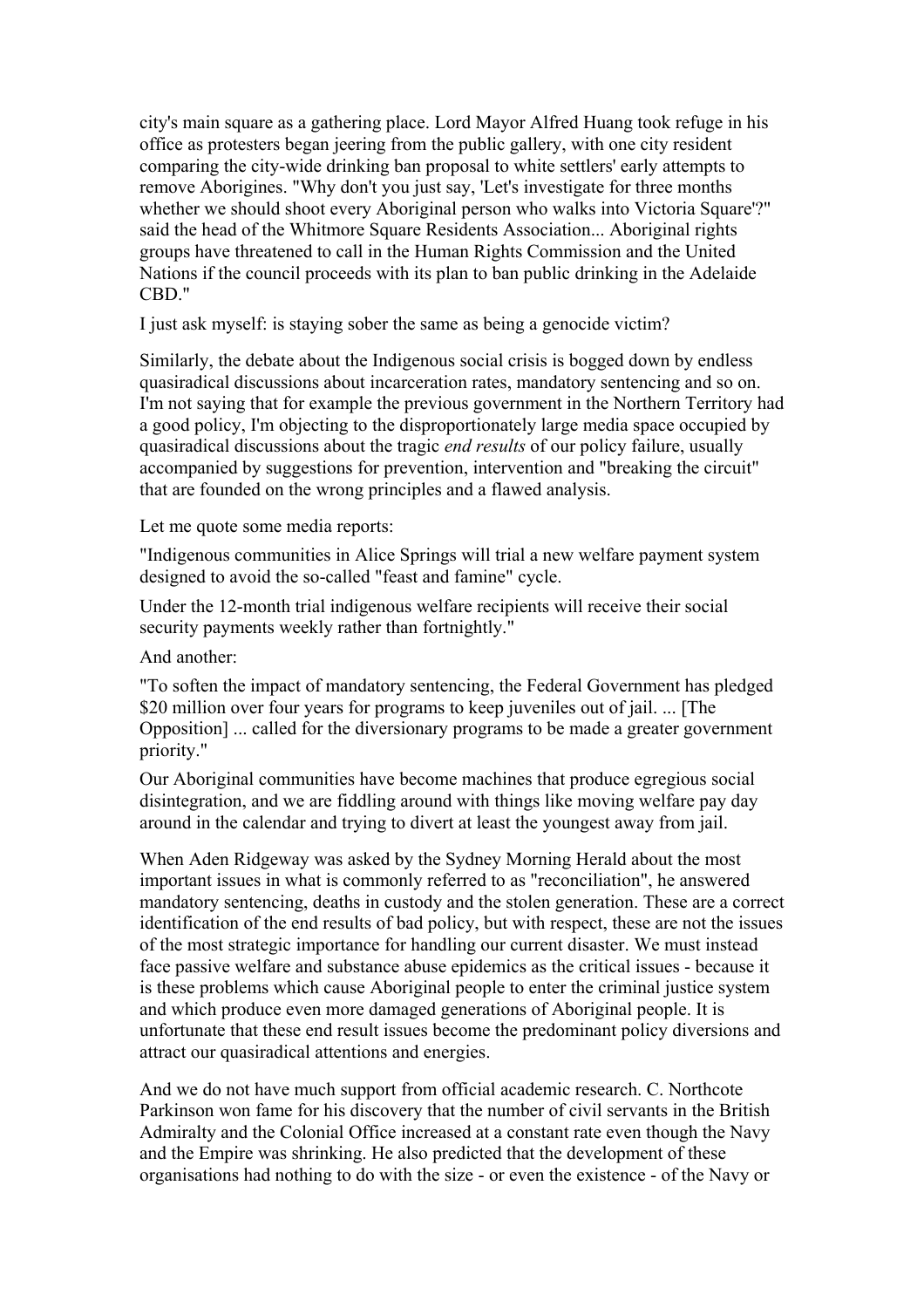the Empire. In Australia we have witnessed a peculiar confirmation of sorts of Parkinson's bold thesis. We have a government-funded body called The Centre for Aboriginal Economic Policy Research which last year held a conference dinner to celebrate the centre's tenth anniversary and the opening of its new premises, totally uninhibited by the fact that the thing it is supposed to "undertake research on", namely Aboriginal economic development, *doesn't exist*!

I apologise to the small indigenous minority that has a right to feel offended by this outrageous generalisation. The point I want to make is that an enormous number of Aboriginal people are so physically and psychologically handicapped by their experience of the substance abuse epidemics and passive welfare that they are unable to participate in normal economic life.

In fact none of the anthropological, criminological, health policy, drug policy or other official research I've seen has any prospect of helping us stave off the imminent disaster.

Neither does Australian journalism give much useful assistance. This year we have had two confused debates about indigenous violence and rights versus responsibilities. These debates flare up, die down and no fundamental questions have been addressed. In relation to the last pseudo-debate, let me just say that I have not suggested abolishing welfare entitlements, I have suggested that families be assisted to manage their income (and we have now developed a Family Income Management trial for Cape York communities with the Federal Government) and I have also pointed out that unconditional payouts are destructive when substance abuse epidemics are devastating our communities. I have not moved away from land rights. I am not against increased government funding, but I have pointed out that most of it will be squandered if we have no understanding of the problems.

Let me conclude by saying a few words about my position relative to the Left and Right in Australian politics.

Senator Herron of The Bennelong Society said that the reconciliation debate had little resonance with remote Aboriginal communities:

"The symbolism of land rights and reconciliation, while important to the intelligentsia of the Sydney, Melbourne, Canberra axis, has little relevance to the daily grind in communities".

Of course I disagree with calling land rights "symbolism". They are property rights under the common law worth billions of dollars. Non-indigenous Australians do probably not see their real estate as "symbolism". Even though I'm currently most often quoted when talking about the immediate threats of passive welfare and the substance abuse epidemics, I have not abandoned my vision of my people retaining a connection to and ownership of our traditional lands, even if we hopefully engage and become just as mobile in the wider worlds outside, as other Australians.

Neither have I ever been close to John Howard and his cabinet. At the 1996 federal election, I pointed out that the subtext of the liberal party campaign slogan "For All of Us" represented the calculated introduction of wedge politics into the Australian political scene: it set up a mainstream Australia against minority and fringe groupings: an us and a them. I have never resiled from that analysis.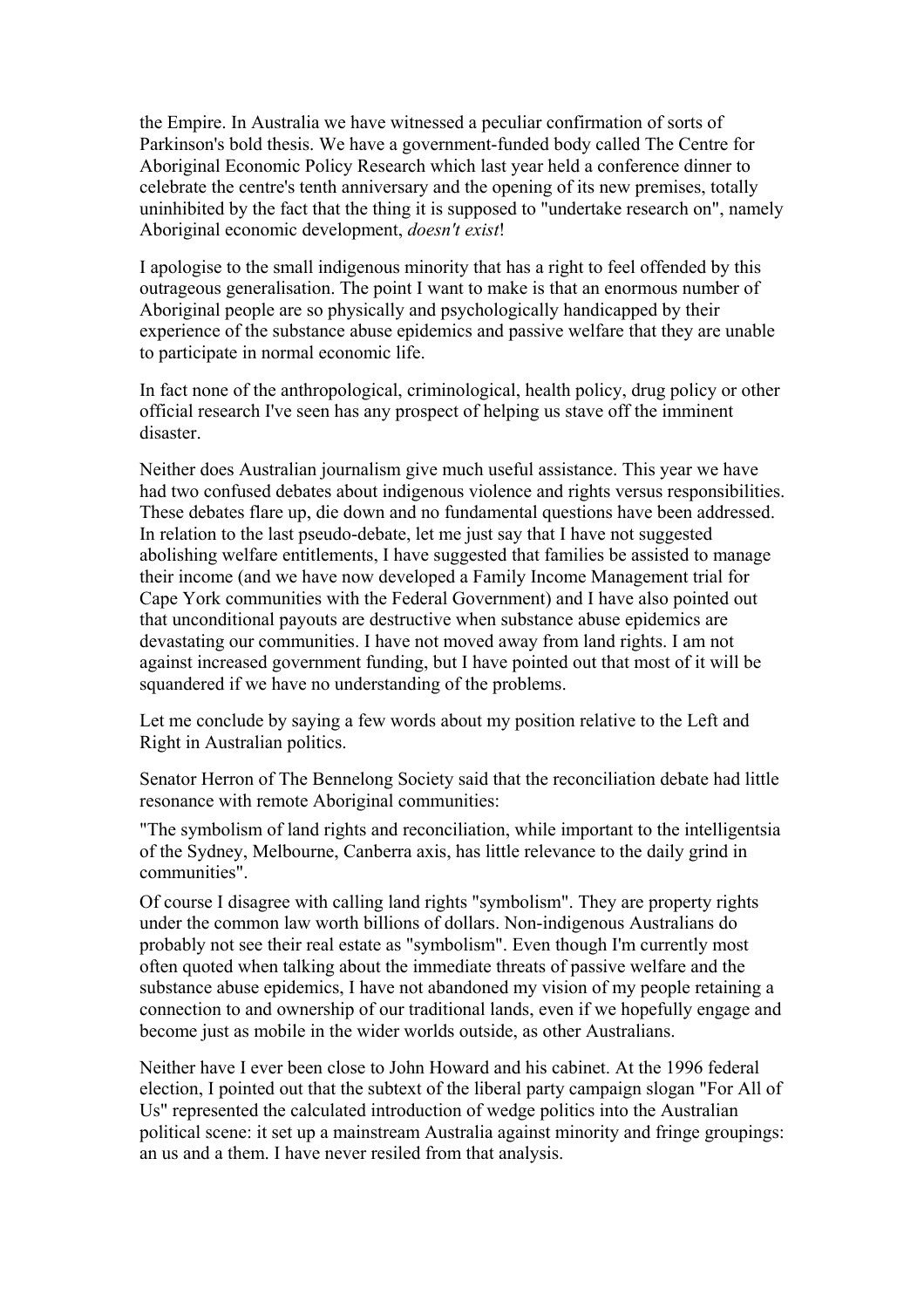Repulsive wedge political tactics aside, on more substantive issues John Howard is right in a way when he refers to Noel Pearson as a Labor man. I'm committed to the welfare state and organised labour. But I have major reservations about the Australian Left. In important policy areas, the political Left is dominated by unprincipled sloppy leftist and progressivist ideas, which are in reality reactionary and against the interests of the majority of the people. Some ideas usually branded as Right are in fact more progressive. I want social order so that Indigenous people and ordinary Australians can organise themselves to defend land rights and the welfare state, I do not want progressivist confusion that compounds the disorganisation of the already powerless.

What about an apology? There are many indigenous Elders who deserve an apology before they die. It would be excellent if the Australian State and Federal Governments put policies in place that had any prospect of helping us, policies that would seriously attack passive welfare, addiction and substance abuse epidemics head on, like we are trying to do in Cape York Peninsula, and crowned that with a formal apology. I would want to see an apology as soon as possible.

A Beazley government has promised an apology. But an apology at this stage of our national indigenous policy failure would only hide the present lack of insight and ideas among the Australian progressivist and liberalist middle class. It would be symbolic in John Herron's sense of "meaningless". It would be like a coat of seventies purple plastic paint on a house full of white ants. I would reject such an apology whether it came from Labor or a re-elected Coalition.

Finally, it is now over 10 years since the Royal Commission into Aboriginal Deaths in Custody made its recommendations, and yet media reports recently alleged that Aboriginal representation in custody has increased since then, not decreased. Is not the idea that 10 years after comprehensive recommendations are made about the overrepresentation of Aboriginal people in the Australian criminal justice system, that over-representation remains at the same levels, and has according to some reports, increased, completely bizarre? And how do we explain this madness? How can a country and a people invest so much deliberation in producing recommendations and policies, and how can governments spend so much money - and achieve no improvement in criminal justice over-representation which was the main focus of the report and its recommendations?

It might be said that not enough time has lapsed for the recommendations to work improvement - but it has been 10 years. It might be said that governments did not spend enough money - but we do know that considerable funds were allocated and expended. It might be said that governments failed to implement the recommendations - and this may well be partly right. Even if it is not completely right, it is this explanation that sees us continue to accept the madness of increased over-representation in custody after 10 years of recommendations designed to achieve the very opposite.

But the most strange thing is that we would rather accept continued overrepresentation than confront the possibility that perhaps the very policy analysis and recommendations that have informed the past 10 years of stasis may have been wrong - and maybe we should revisit them as a starting point for our next 10 years of policy. The Royal Commission's most prominent conclusion was that over-representation was the direct consequence of the underlying social, economic and cultural disadvantage